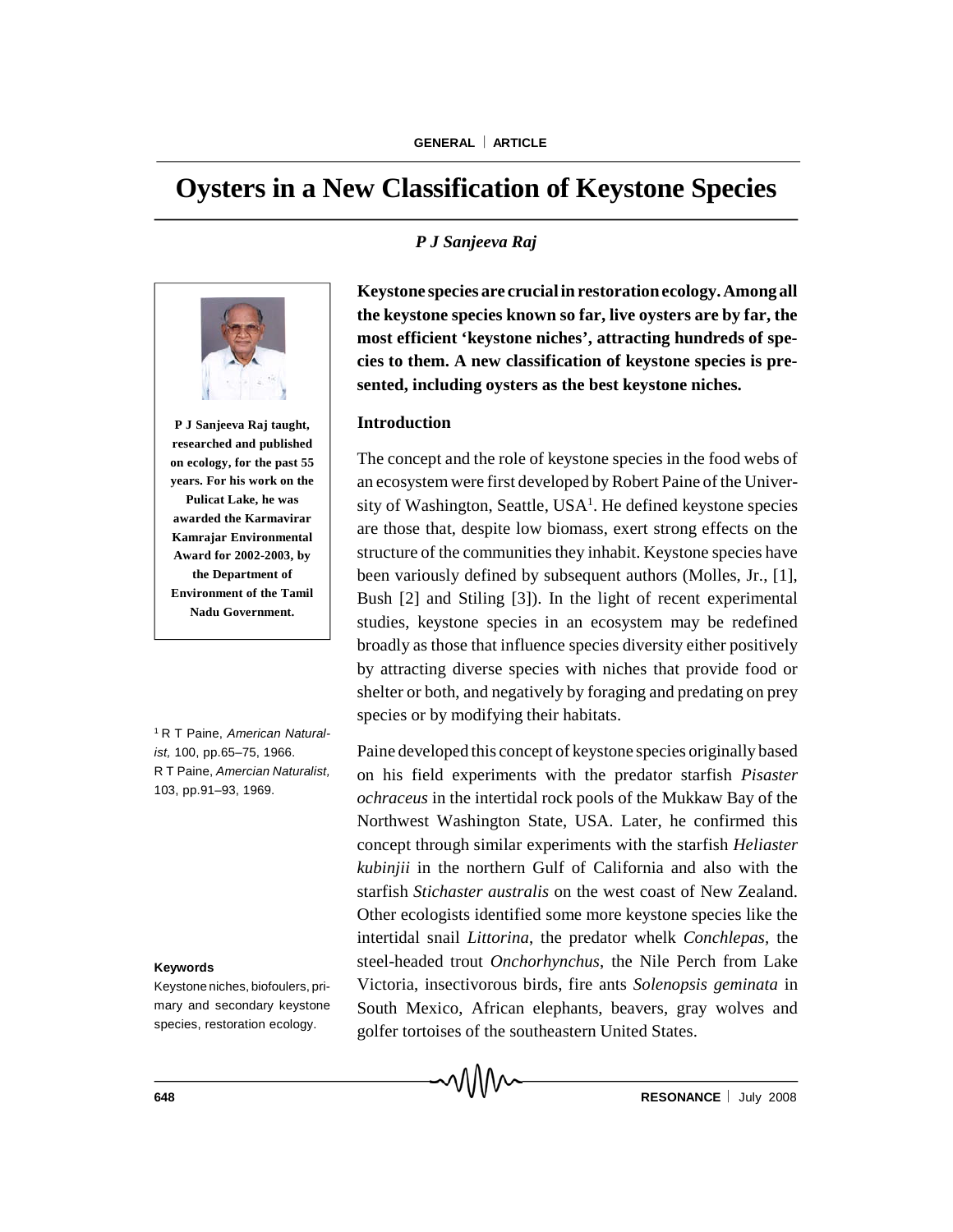#### **GENERAL ARTICLE**

Most such earlier studies however have been carried out only with keystone predators. Bush [1] states that "even primary producers can be keystone species" like the fig trees of the genus *Ficus* which are continuous fruit bearers for a diversity of frugivorous birds in the tropics. Today, besides the original predator type of keystone species, other types like the keystone prey (may be synonymous with keystone niches such as palm nuts, figs and nectar), keystone enemies (synonymous with keystone predators), keystone habitat modifiers (beavers and golfer tortoises) which are also called as the 'ecosystem engineers' [3], have been identified in various ecosystems.

Tribals, who disturb forest ecosystems by hunting the keystone wildlife, and today all of us humans who 'alter the nature of their world' [4], are said to be keystone habitat modifiers.

The amazing efficiency with which the keystone functions in setting up new ecosystems and food webs by coral skeletons and live oysters have not been fully highlighted. This article reviews the keystone functions of live oysters from all over the world, designating them as 'keystone niches' because of their providing habitats, or food or both, and accommodating them, along with the other types of keystone species, in a new classification of keystone species.

#### **Oysters**

In the intertidal waters, sessile filter-feeding organisms like the balanids of the genera *Balanus* and *Megabalanus*, green mussels of the genus *Perna* and oysters of the genera *Ostrea* and *Crassostrea* are generally called as biofoulers, since they colonise hard substrata in salt waters, sometimes to the extent of being a nuisance. Their hard shells also act, in turn, as substrata for a wide variety of other biofoulers, making up a uniquely rich microecosystem. Wells [4] has recorded an amazing 303 different species of animal biofoulers alone (without plants), from the oyster beds of the estuary of the Newport River, in the Beaufort area of North Carolina, USA. Hence, oysters may be newly

MMN

The amazing efficiency with which the keystone functions in setting up new ecosystems and food webs by coral skeletons and live oysters have not been fully highlighted.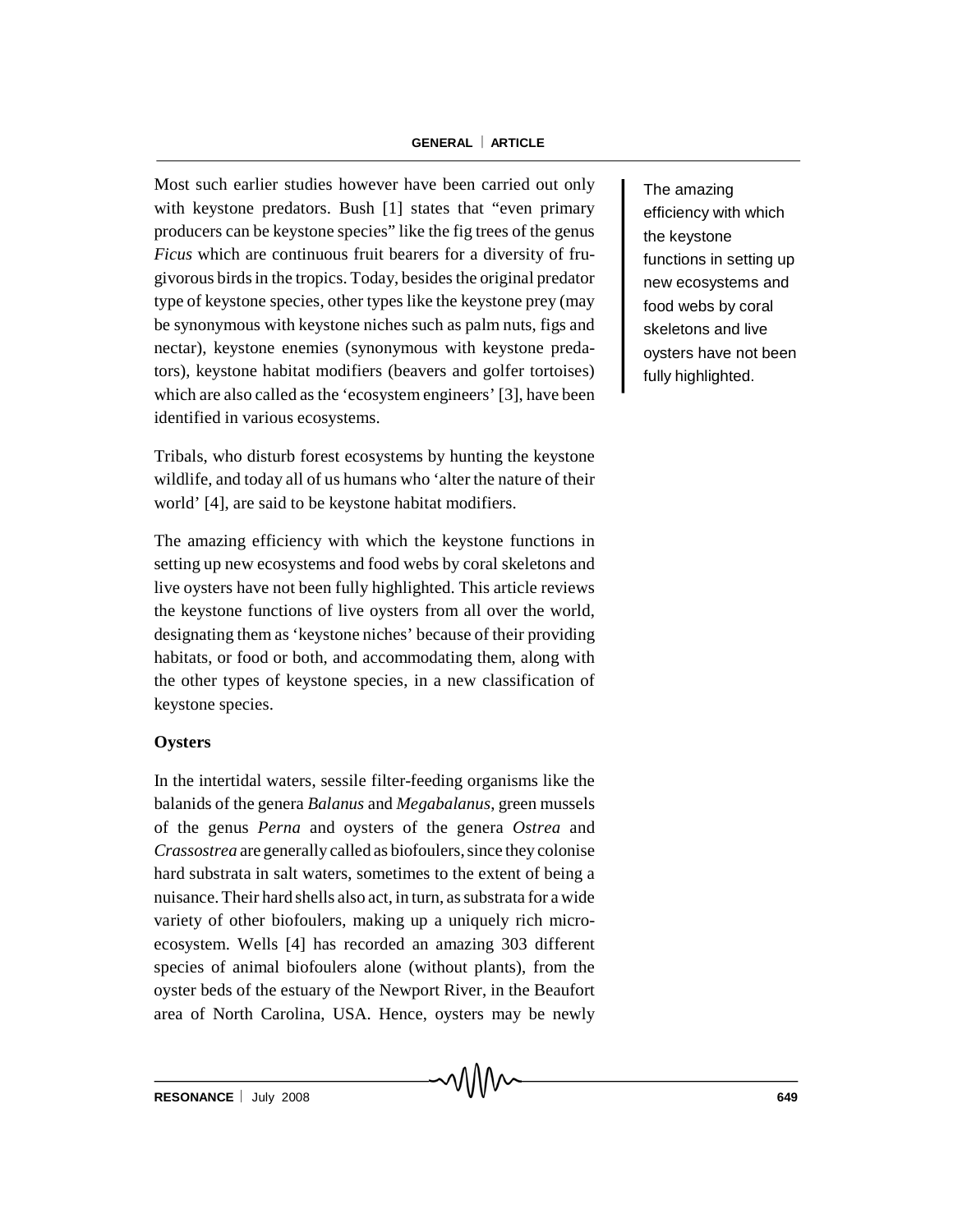Oysters may be newly termed as 'keystone niches' that provide habitats, shelter and food for their associates.

termed as 'keystone niches' that provide habitats, shelter and food for their associates. Although coral reefs provide a wider diversity of habitats for the incredible numbers of species it is chiefly their dead skeletons and not live polyps, as Schaeffer [5] states, that act as keystone niches to invite almost all aquatic biodiversity to their vicinity.

## **Why are Oysters such Efficient Keystone Species?**

Live oysters are the most efficient keystone species because of the following reasons:

1) Normally, in coastal waters, biofouling is higher in shallow waters, directly exposed to the tidal impacts. As oysters inhabit bays (lagoons), estuaries and backwaters, tidal flushes that bring in fresh oxygen, planktonic and other micriscopic food, lash against the oyster reefs (bars), aerating the waters by churning and mixing, so as to nourish the biofouler communities.

2) Live oysters are perhaps the most efficient filter-feeders, filtering about 15 litres per hour or about 50 to 55 gallons of water per day, which helps in,

a) straining the detritus, planktonic and other microscopic organisms as food for the diverse biofouler communities, in and around the oysters, and

b) filtering pollutants, both particulate as well as dissolved (Butler, [4] and Smith, [6]), so as to cleanse the waters and to attract a rich biodiversity. Hence oysters and their associates are said to be good 'ecological indicators' of the quality of brackishwaters they inhabit.

3) Large surfaces of the oyster, softer parts like the gills (ctenidia), labial palps and the inner, surface of the mantle, and their mucous lining entangle microorganisms as food for the commensals and browsers that enter the mantle cavity of the oysters, opened during their filter-feeding, at the high tides.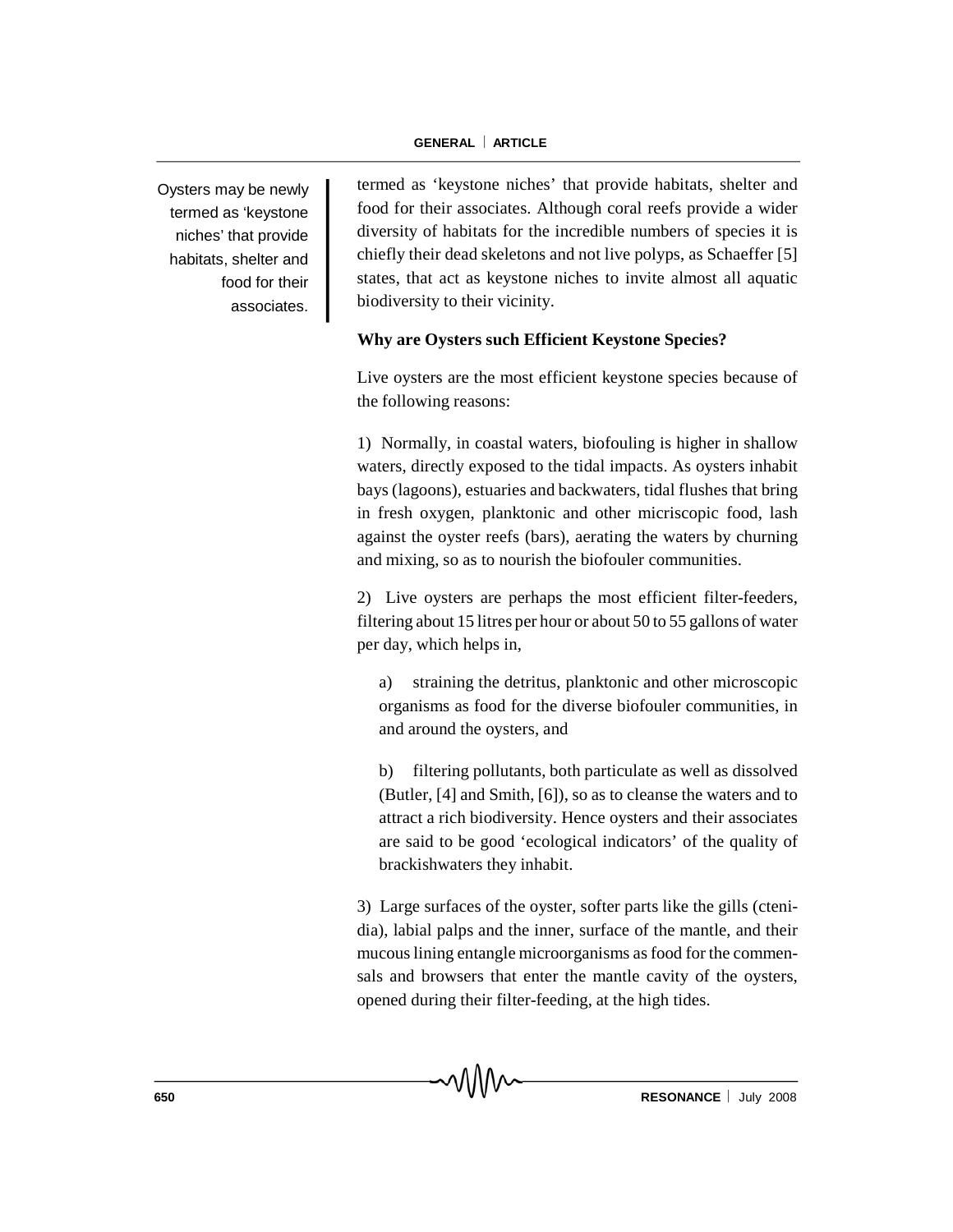4) Marked seasonal biochemical changes taking place in the softer tissues of oysters, as observed by Thangavelu and Sanjeeva Raj [7] may release lipo-proteins and amino-acids into the surrounding waters, rendering them nutritiously/biochemically rich to attract biodiversity.

5) The rough and rugged outer shell-surface of oysters helps in the anchorage of sessile organisms. Besides them, the crevices of various dimensions, in between the oyster shells in a colony, provide ideal shelters and habitats for a variety of larger animals to inhabit.

Also, the sharp edges of the oyster shells prevent traditional fishermen from treading over the oyster-beds, thus providing security for the biofouler communities of the oyster reefs.

Thus, all the basic needs for survival-habitat, shelter and food – are supplied uniquely by the live-oysters to their associates, which the classical predator type or other types of keystone species do not provide. Hence, oysters may be ranked as the most efficient 'keystone niches'.

# **Pre-requisites for Richer Associates at Live-Oyster Beds**

Attracting a rich biofouler community at live-oyster beds, through observing the following parameters is crucial for biodiversity restoration in brackish waters:

1) The higher the salinity of brackish waters, the more would be the biodiversity of oyster associates (Wells, [4]).

2) Proximity to natural encrustations of sessile organisms would help in the recruitment of larvae and adults of biofoulers of oyster beds (Nair *et al*., [8]).

3) Shallow brackish waters exposed directly to tidal impacts are more suitable for oysters and their associates (Hornell, [9]).

4) Less turbid (more transparent) brackish waters, proximity to a vast and pre-existing oyster-reef, protected from pollution and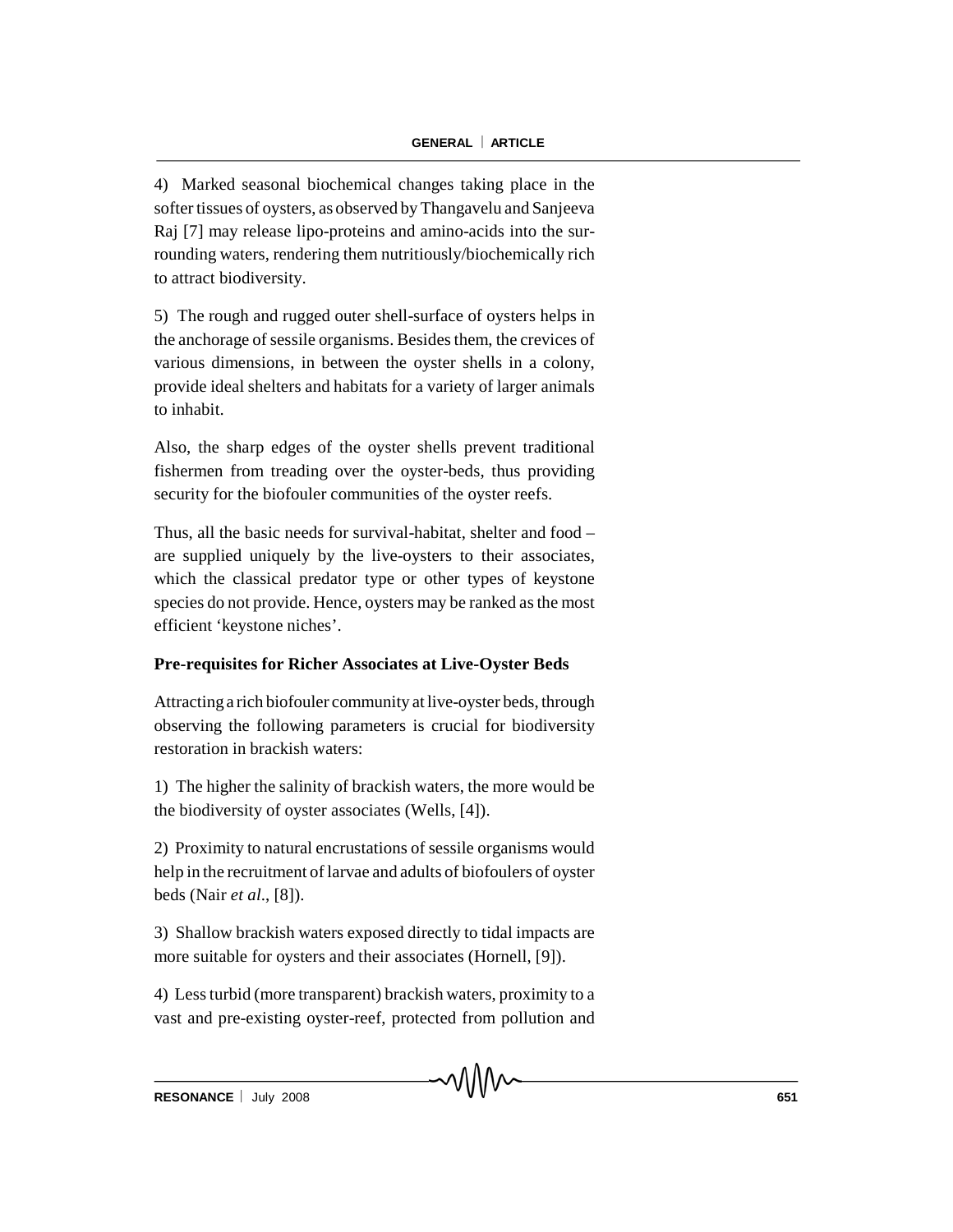The search for keystone species in the food webs of different ecosystems is crucial in restoration ecology. other human interventions, promotes richer oyster settlement and their biofouler communities (Sanjeeva Raj *et al.,* [10]).

# **A New Classification of Keystone Species**

With the growing interest globally for biodiversity restoration, particularly in the tropics, the search for keystone species in the food webs of different ecosystems is crucial in restoration ecology. Stiling [3] warns us, 'however, we should remain aware of the potential pitfalls of the imperfectly known webs'. Hence, there is a need to study food webs in depth, to identify new keystone species and to review and classify them in order to accommodate the functionally bewildering array of keystone species in nature.

Functionally, primary producers like the various species of fig trees and filter-feeders like oysters, green mussels and balanids, may be grouped under primary, or passive or positive keystone species, which will attract and promote species diversity in an ecosystem, directly.

On the other hand, predator type of keystone species like Paine's original examples of the starfish *Pisaster* and others, habitat modifying keystone species like elephants, beavers and golfer tortoises may be grouped under secondary or active or negative keystone species, which would monitor the biodiversity composition of the ecosystem, indirectly.

Keystone species are ecosystem specific. The lower a keystone species is on the trophic level, the more efficient its keystone functions would be.

To support this new classification of keystone species, the functional differences of these two categories are listed in *Table* 1.

# **Restoration Ecology**

Keystone species are ecosystem specific.

"Keystone species offer great promise as focal points for conservation activity" (Stiles, [3]). Therefore, a knowledge of keystone species is indispensable for the successful restoration and man-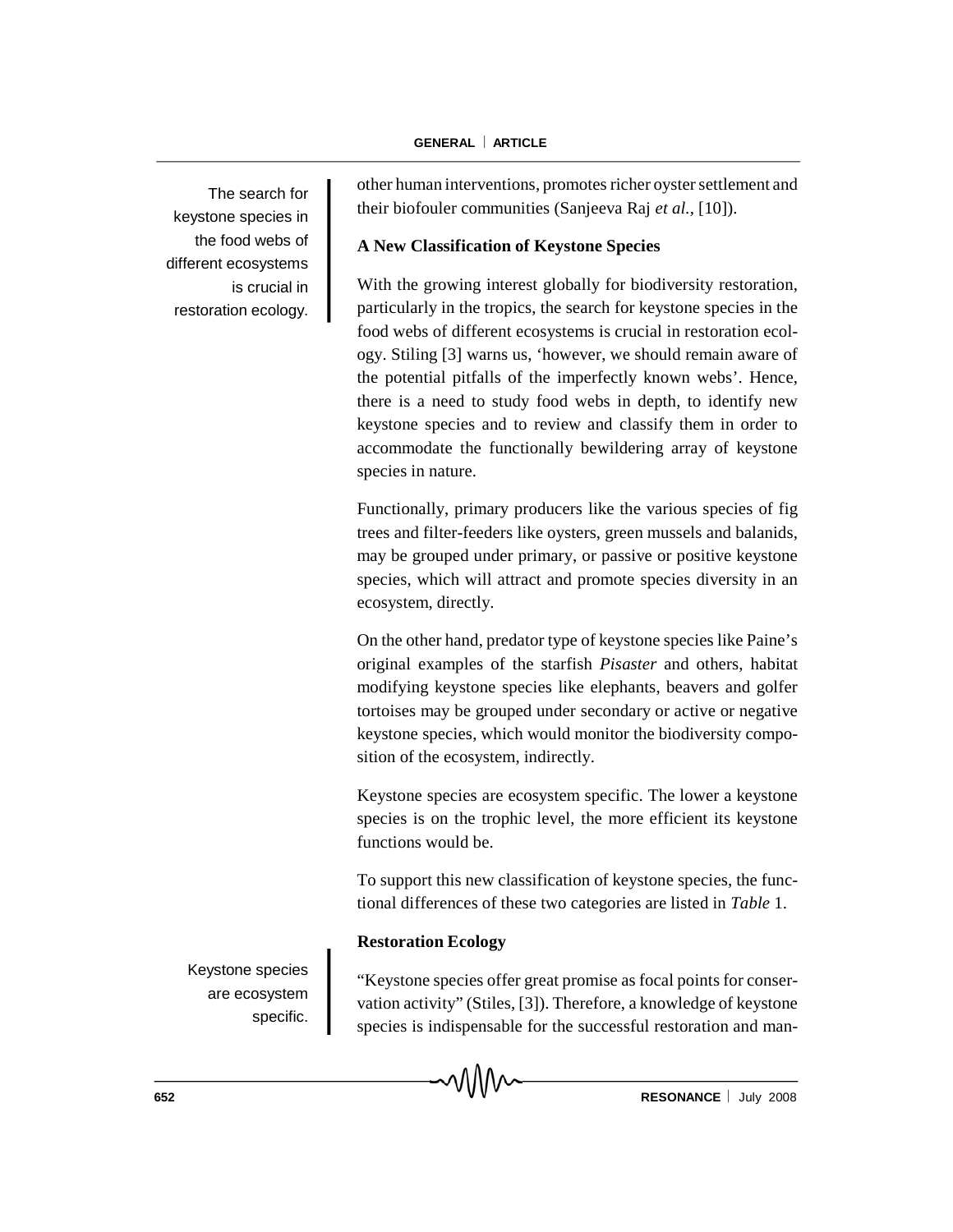| <b>Primary/Passive/Positive Keystone Species</b>                                                                                  | <b>Secondary/Active/Negtive Keystone Species</b>                                                                                                      |
|-----------------------------------------------------------------------------------------------------------------------------------|-------------------------------------------------------------------------------------------------------------------------------------------------------|
| Sessile, primary producers or filter-feeders;                                                                                     | Mobile, primary consumers (herbivores) or second-                                                                                                     |
| 1.                                                                                                                                | ary consumers (carnivores); high on trophic                                                                                                           |
| low on trophic level.                                                                                                             | level.                                                                                                                                                |
| These attract biodiversity directly,<br>2.<br>by providing habitats and food; they are<br>highly efficient.                       | These attract biodiversity indirectly, by consuming<br>some species and inviting others or by modifying<br>their habitats; they are not so efficient. |
| 3. These are easy to propogate and dessiminate                                                                                    | These are difficult to be bred and dessiminated for                                                                                                   |
| for restoration ecology; less liability for                                                                                       | restoration ecology; more liability for ecosystem                                                                                                     |
| ecosystem managers.                                                                                                               | managers.                                                                                                                                             |
| 4. Even the dead components of these keystone                                                                                     | Dead components of these are useless for the same                                                                                                     |
| animals help as keystone habitats.                                                                                                | keystone functions.                                                                                                                                   |
| 5. Total annihilation or restoration of these,<br>results in total loss or total restoration of their<br>associated biodiversity. | Total annihilation or restoration of these, results<br>partially in influencing the biodiversity composition.                                         |

agement of degrading ecosystems. Oysters, as keystone species, are excellent tools for biodiversity restoration in degrading brackishwater ecosystems. *Table 1.*

Oyster-spat can be collected on lime-coated roof-tiles (Thangavelu and Sundaram, [11]) for transplantation elsewhere. Even their dead components like oyster-shells make the best cultch, next to roof-tiles [11] for attracting the settlement of oyster-spat as well as for the succession of biofouler communities.

Therefore, conservation of oysters, in protected areas or reserves in open brackishwater ecosystems, is a pre-requisite for the restoration and conservation of all the brackishwater biodiversity and fisheries. Traditional fishermen on the Pulicat Lake realised this truth long ago, that when oyster-shells were clandestinely exploited by contractors for burning them into lime, their traditional fisheries at the oysterbeds also disappeared.